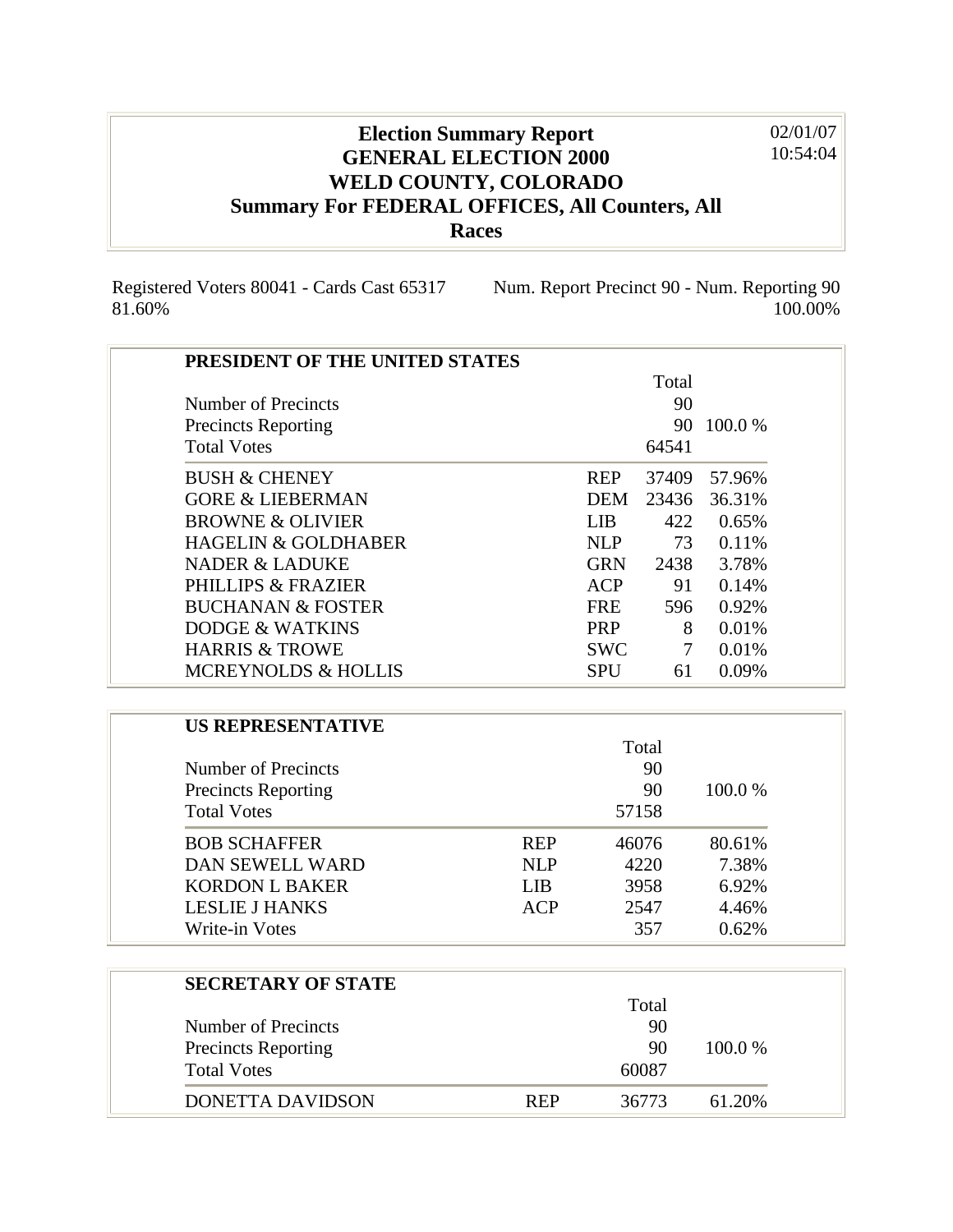| ANTHONY MARTINEZ        | <b>DEM</b> | 19344 | 32.19% |  |
|-------------------------|------------|-------|--------|--|
| CLYDE J HARKINS         | ACP        | 816   | 1.36%  |  |
| CHERYL A BECKETT        | NLP        | 1032. | 1.72%  |  |
| <b>JOHANNA C FALLIS</b> | LIB.       | 1251  | 2.08%  |  |
| PATRICIA BAKER          | <b>REF</b> | 871   | 1.45%  |  |

| <b>STATE BRD OF ED AT LARGE</b> |            |       |        |
|---------------------------------|------------|-------|--------|
|                                 |            | Total |        |
| Number of Precincts             |            | 90    |        |
| <b>Precincts Reporting</b>      |            | 90    | 100.0% |
| <b>Total Votes</b>              |            | 59933 |        |
| <b>BEN L ALEXANDER</b>          | <b>REP</b> | 32169 | 53.67% |
| <b>JARED POLIS</b>              | <b>DEM</b> | 25962 | 43.32% |
| <b>THOMAS D GROOVER</b>         | NLP        | 1802. | 3.01%  |

| STATE BRD OF ED 4TH CONGRESS DIST |                            |
|-----------------------------------|----------------------------|
|                                   | Total                      |
| Number of Precincts               | 90                         |
| <b>Precincts Reporting</b>        | 90 100.0 %                 |
| <b>Total Votes</b>                | 59352                      |
| <b>CLAIR B ORR</b>                | 38468 64.81%<br><b>REP</b> |
| YOLANDA SANDOVAL                  | DEM 20884 35.19%           |

| <b>CU REGENT AT LARGE</b>  |            |       |           |
|----------------------------|------------|-------|-----------|
|                            |            | Total |           |
| Number of Precincts        |            | 90    |           |
| <b>Precincts Reporting</b> |            | 90    | $100.0\%$ |
| <b>Total Votes</b>         |            | 53105 |           |
| PETE STEINHAUER            | <b>REP</b> | 34063 | 64.14%    |
| <b>BURKE BEU</b>           | <b>DEM</b> | 19042 | 35.86%    |

| <b>STATE REP DIST 31</b>   |            |       |         |
|----------------------------|------------|-------|---------|
|                            |            | Total |         |
| Number of Precincts        |            | 9     |         |
| <b>Precincts Reporting</b> |            | 9     | 100.0 % |
| <b>Total Votes</b>         |            | 5673  |         |
| <b>PAM RHODES</b>          | <b>REP</b> | 2916  | 51.40%  |
| PAUL ZIMMERMAN             | <b>DEM</b> | 2582  | 45.51%  |
| <b>WEARL ALLEN</b>         | LIB.       | 175   | 3.08%   |

## **STATE REP DIST 48**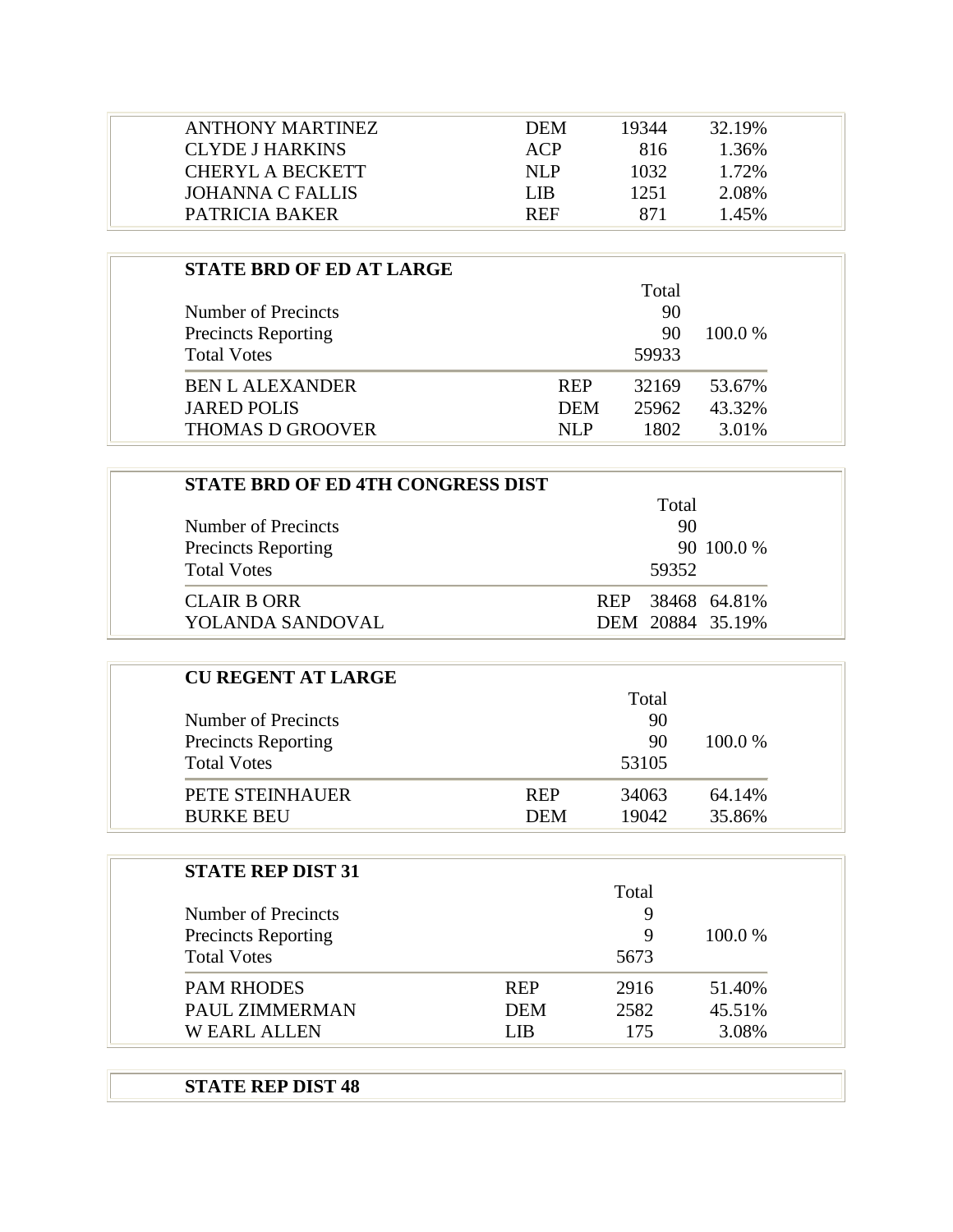| Number of Precincts<br><b>Precincts Reporting</b><br><b>Total Votes</b> |                    | Total<br>38<br>38<br>29738 | 100.0 %          |
|-------------------------------------------------------------------------|--------------------|----------------------------|------------------|
| WH BILL WEBSTER<br><b>ANTHONY BARBOUR</b>                               | <b>REP</b><br>LIB. | 24960<br>4778              | 83.93%<br>16.07% |
| <b>STATE REP DIST 49</b>                                                |                    | Total                      |                  |

|                            |            | i viai |         |
|----------------------------|------------|--------|---------|
| Number of Precincts        |            | 15     |         |
| <b>Precincts Reporting</b> |            | 15     | 100.0 % |
| <b>Total Votes</b>         |            | 8019   |         |
| <b>STEVE JOHNSON</b>       | <b>REP</b> | 6750   | 84.18%  |
| <b>ROBERT J BROOKS</b>     | LIB.       | 1269   | 15.82%  |
|                            |            |        |         |

| <b>STATE REP DIST 50</b>   |            |       |           |
|----------------------------|------------|-------|-----------|
|                            |            | Total |           |
| Number of Precincts        |            | 28    |           |
| <b>Precincts Reporting</b> |            | 28    | $100.0\%$ |
| <b>Total Votes</b>         |            | 12774 |           |
| <b>TAMBOR WILLIAMS</b>     | <b>REP</b> | 9566  | 74.89%    |
| <b>RUSS J HADDAD</b>       | I IR       | 3208  | 25.11%    |

| <b>DISTRICT ATTORNEY DIST 19</b> |            |       |         |
|----------------------------------|------------|-------|---------|
|                                  |            | Total |         |
| Number of Precincts              |            | 90    |         |
| <b>Precincts Reporting</b>       |            | 90    | 100.0 % |
| <b>Total Votes</b>               |            | 42820 |         |
| AM AL DOMINGUEZ                  | <b>REP</b> | 42820 | 100.00% |

| <b>COLO SUPREME CRT JUSTICE M BENDER</b> |       |              |
|------------------------------------------|-------|--------------|
|                                          | Total |              |
| Number of Precincts                      | 90    |              |
| <b>Precincts Reporting</b>               |       | 90 100.0 %   |
| <b>Total Votes</b>                       | 50539 |              |
| YES                                      |       | 35758 70.75% |
| NO.                                      |       | 14781 29.25% |

| <b>COLO SUPREME CRT JUSTICE A MARTINEZ</b> |       |  |
|--------------------------------------------|-------|--|
|                                            | Total |  |
| Number of Precincts                        | 90    |  |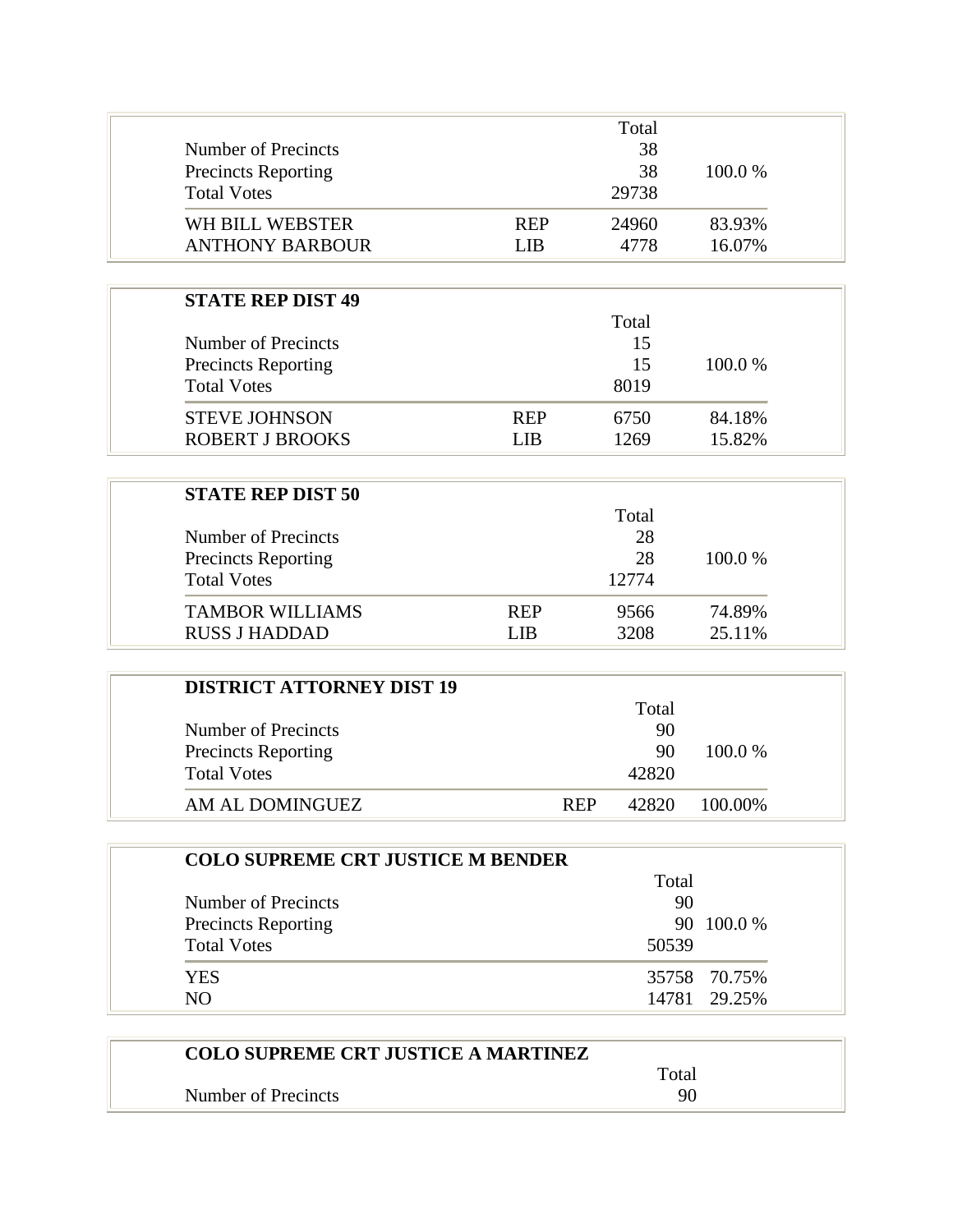| <b>Precincts Reporting</b> | 90 100.0 %   |
|----------------------------|--------------|
| <b>Total Votes</b>         | 50673        |
| YES                        | 35037 69.14% |
| NO.                        | 15636 30.86% |

|                            | Total        |  |
|----------------------------|--------------|--|
| Number of Precincts        | 90           |  |
| <b>Precincts Reporting</b> | 90 100.0 %   |  |
| <b>Total Votes</b>         | 50241        |  |
| <b>YES</b>                 | 35428 70.52% |  |
| N()                        | 14813 29.48% |  |

| <b>COLO SUPREME CRT JUSTICE N RICE</b> |       |              |
|----------------------------------------|-------|--------------|
|                                        | Total |              |
| Number of Precincts                    | 90    |              |
| <b>Precincts Reporting</b>             | 90    | 100.0 %      |
| <b>Total Votes</b>                     | 50070 |              |
| <b>YES</b>                             |       | 35695 71.29% |
| NΩ                                     |       | 14375 28.71% |

| <b>CRT OF APPEALS JUDGE S ROTHENBERG</b> |       |              |
|------------------------------------------|-------|--------------|
|                                          | Total |              |
| Number of Precincts                      | 90    |              |
| <b>Precincts Reporting</b>               |       | 90 100.0 %   |
| <b>Total Votes</b>                       | 49965 |              |
| <b>YES</b>                               |       | 35671 71.39% |
| N()                                      |       | 14294 28.61% |

| <b>CRT OF APPEALS JUDGE E RULAND</b> |       |         |
|--------------------------------------|-------|---------|
|                                      | Total |         |
| Number of Precincts                  | 90    |         |
| <b>Precincts Reporting</b>           | 90    | 100.0 % |
| <b>Total Votes</b>                   | 49548 |         |
| <b>YES</b>                           | 34709 | 70.05%  |
| NO.                                  | 14839 | 29.95%  |

| <b>CRT OF APPEALS JUDGE J VOGT</b> |       |           |
|------------------------------------|-------|-----------|
|                                    | Total |           |
| Number of Precincts                | 90    |           |
| <b>Precincts Reporting</b>         | 90    | $100.0\%$ |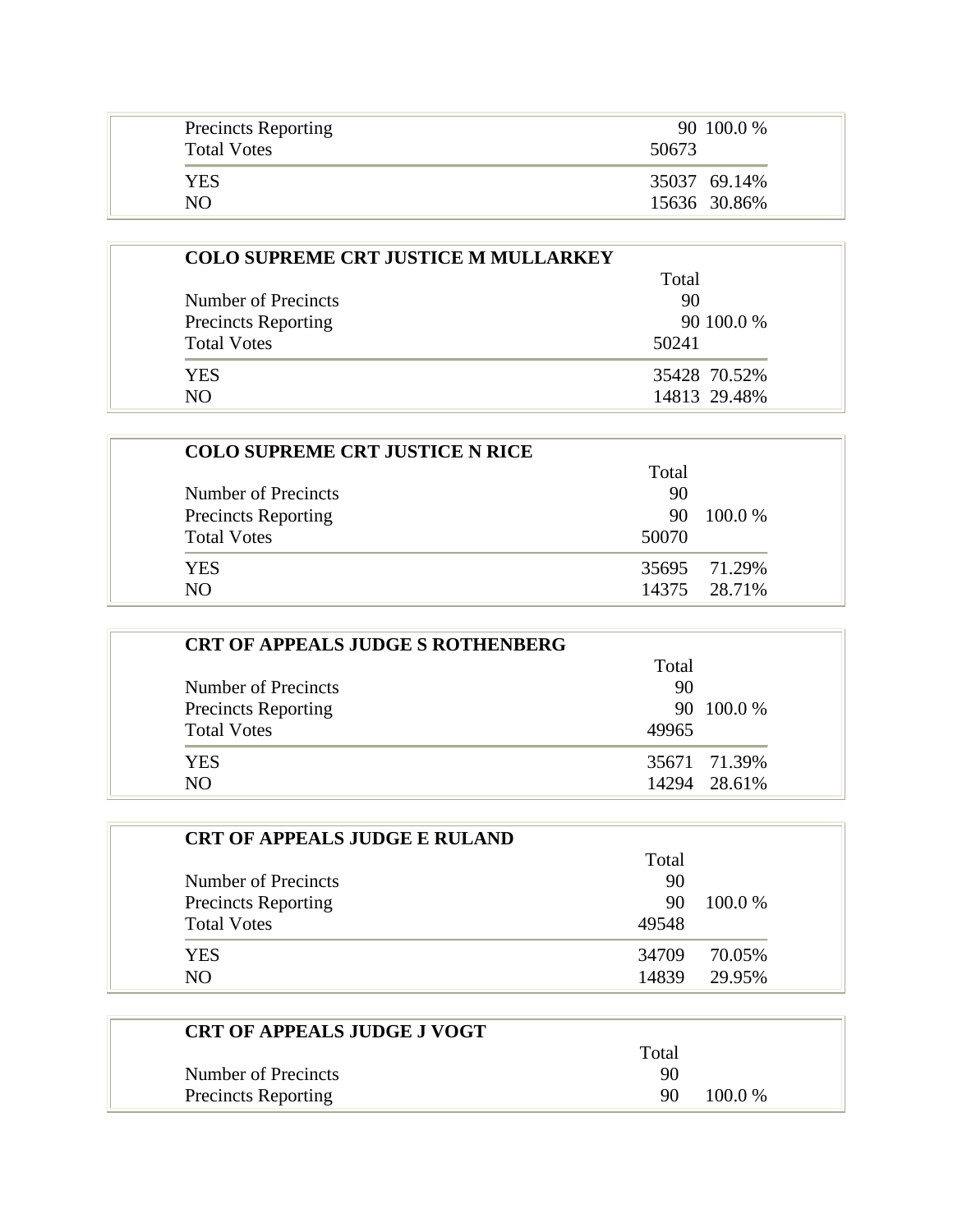| <b>Total Votes</b> | 49682           |
|--------------------|-----------------|
| YES                | 34871<br>70.19% |
| NO                 | 29.81%<br>14811 |

| WELD COUNTY JUDGE G GUTIERREZ |       |              |
|-------------------------------|-------|--------------|
|                               | Total |              |
| Number of Precincts           | 90    |              |
| <b>Precincts Reporting</b>    | 90    | $100.0\%$    |
| <b>Total Votes</b>            | 50737 |              |
| <b>YES</b>                    |       | 35626 70.22% |
| NO.                           | 15111 | 29.78%       |

| <b>WELD COUNTY JUDGE C HALLER</b> |       |         |
|-----------------------------------|-------|---------|
|                                   | Total |         |
| Number of Precincts               | 90    |         |
| <b>Precincts Reporting</b>        | 90    | 100.0 % |
| <b>Total Votes</b>                | 50508 |         |
| YES                               | 36386 | 72.04%  |
| NO <sub>1</sub>                   | 14122 | 27.96%  |

| <b>COUNTY COMM AT LARGE</b> |            |       |         |
|-----------------------------|------------|-------|---------|
|                             |            | Total |         |
| Number of Precincts         |            | 90    |         |
| <b>Precincts Reporting</b>  |            | 90    | 100.0 % |
| <b>Total Votes</b>          |            | 45771 |         |
| WILLIAM H JERKE             | <b>REP</b> | 45771 | 100.00% |

| <b>COUNTY COMM DIST 1</b>  |            |       |           |
|----------------------------|------------|-------|-----------|
|                            |            | Total |           |
| Number of Precincts        |            | 31    |           |
| <b>Precincts Reporting</b> |            | 31    | $100.0\%$ |
| <b>Total Votes</b>         |            | 12536 |           |
| DAVE LONG                  | <b>REP</b> | 12536 | 100.00%   |

| <b>COUNTY COMM DIST 3</b>  |            |       |         |
|----------------------------|------------|-------|---------|
|                            |            | Total |         |
| Number of Precincts        |            | 28    |         |
| <b>Precincts Reporting</b> |            | 28    | 100.0 % |
| <b>Total Votes</b>         |            | 14005 |         |
| ROB MASDEN                 | <b>REP</b> | 9918  | 70.82%  |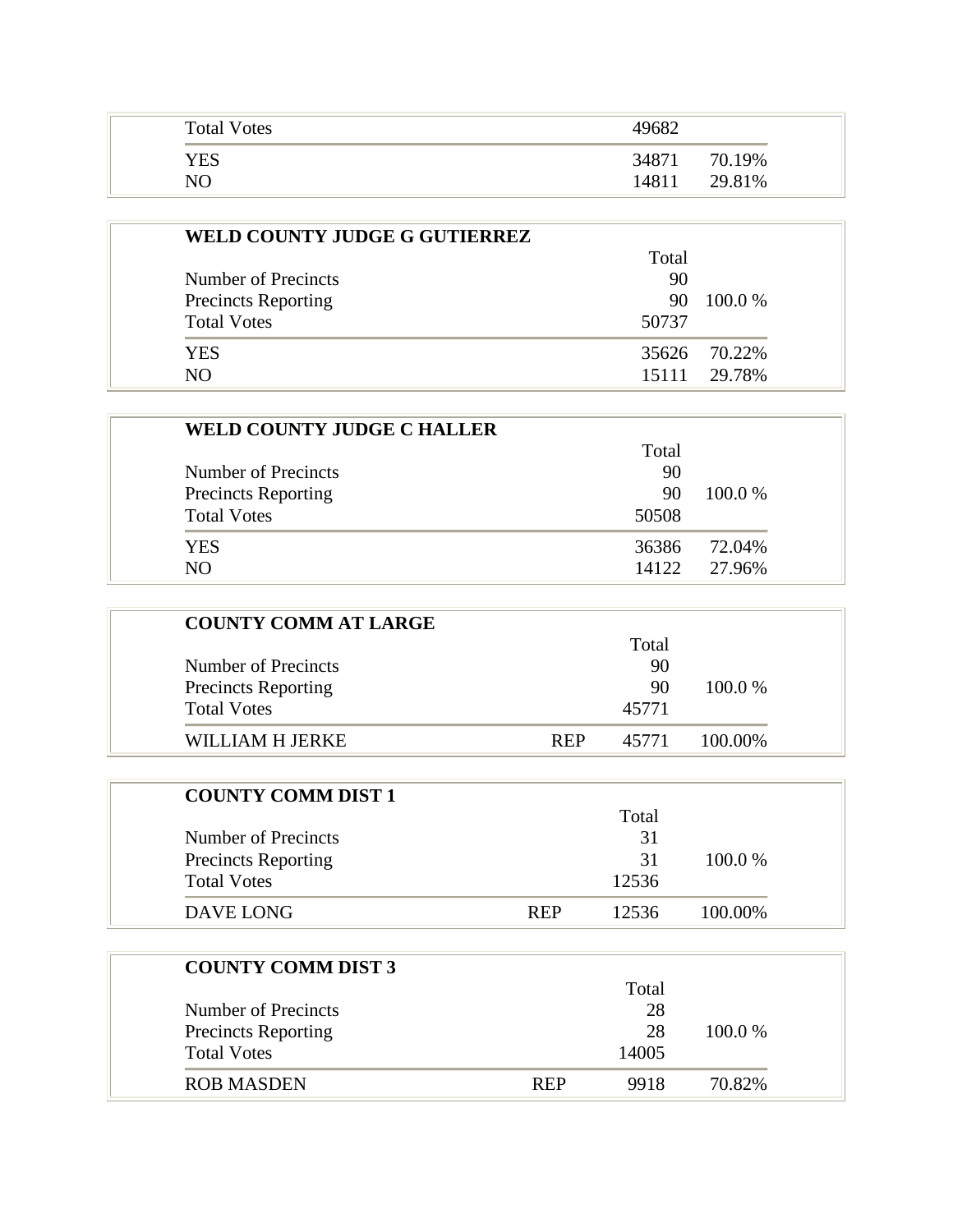| 4087  | 29.18%                                                 |
|-------|--------------------------------------------------------|
|       |                                                        |
| Total |                                                        |
| 90    |                                                        |
| 90    | 100.0%                                                 |
| 40420 |                                                        |
| 40420 | 100.00%                                                |
|       |                                                        |
| Total |                                                        |
| 31    |                                                        |
| 31    | 100.0%                                                 |
| 11731 |                                                        |
| 11731 | 100.00%                                                |
|       |                                                        |
| Total |                                                        |
| 31    |                                                        |
| 31    | 100.0%                                                 |
| 17845 |                                                        |
| 17845 | 100.00%                                                |
|       |                                                        |
| Total |                                                        |
| 28    |                                                        |
| 28    | 100.0%                                                 |
| 11572 |                                                        |
| 11572 | 100.00%                                                |
|       |                                                        |
|       | <b>CITY OF FT LUPTON WARD 1 COUNCILMEMBER</b><br>Total |

|                            | Total      |
|----------------------------|------------|
| Number of Precincts        |            |
| <b>Precincts Reporting</b> | 1 100.0 %  |
| <b>Total Votes</b>         | 423        |
| <b>SHANNON CRESPIN</b>     | 240 56.74% |
| <b>MARTY W GRAJEDA</b>     | 183 43.26% |

| <b>TOWN OF SEVERANCE BRD OF TRUSTEES</b> |  |
|------------------------------------------|--|
|                                          |  |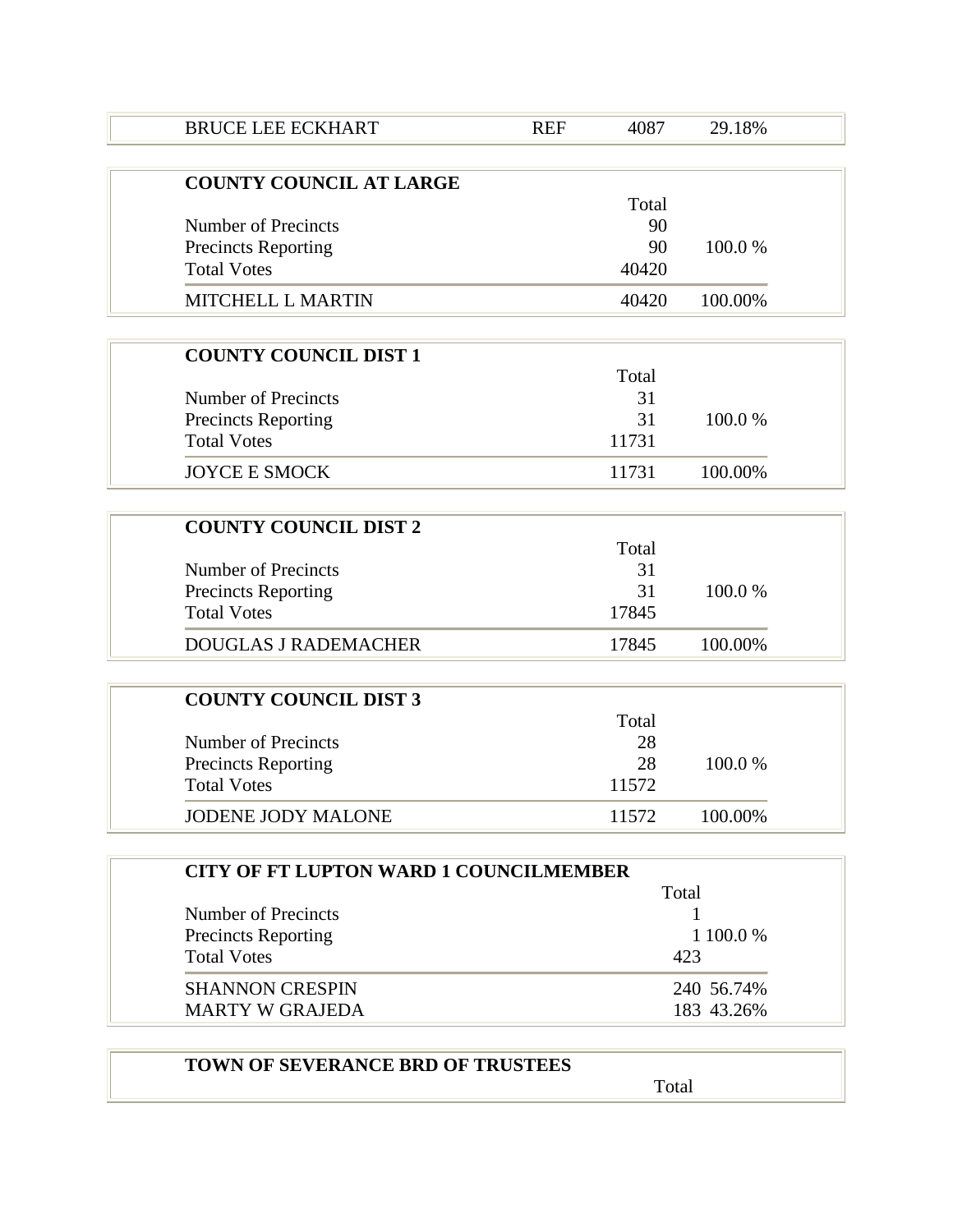| Number of Precincts<br><b>Precincts Reporting</b><br><b>Total Votes</b> | 148 | $1 \quad 100.0\%$ |
|-------------------------------------------------------------------------|-----|-------------------|
| <b>MANUELITO GOOD WIND</b>                                              | 89. | 60.14%            |
| MELVIN SCHLOTTHAURER                                                    |     | 59 39.86%         |

| <b>CITY OF DACONO MAYOR</b> |       |         |
|-----------------------------|-------|---------|
|                             | Total |         |
| Number of Precincts         |       |         |
| <b>Precincts Reporting</b>  |       | 100.0 % |
| <b>Total Votes</b>          | 801   |         |
| <b>WADE CARLSON</b>         | 464   | 57.93%  |
| <b>MARY GAVIN</b>           | 337   | 42.07%  |

| <b>CITY OF DACONO COUNCILMEMBER</b> |                             |         |
|-------------------------------------|-----------------------------|---------|
| Total                               |                             |         |
| Number of Precincts                 | 2                           |         |
| <b>Precincts Reporting</b>          | $\mathcal{D}_{\mathcal{L}}$ | 100.0 % |
| <b>Total Votes</b>                  | 1326                        |         |
| <b>SANDRA S SHAW</b>                | 340                         | 25.64%  |
| <b>JANIE JORDAN</b>                 | 260                         | 19.61%  |
| <b>RONALD KOGER</b>                 | 365                         | 27.53%  |
| <b>PAUL NUTTING</b>                 | 361                         | 27.22%  |

| <b>AMENDMENT 20</b>        |       |         |
|----------------------------|-------|---------|
|                            | Total |         |
| Number of Precincts        | 90    |         |
| <b>Precincts Reporting</b> | 90    | 100.0 % |
| <b>Total Votes</b>         | 63948 |         |
| <b>YES</b>                 | 28415 | 44.43%  |
| NO.                        | 35533 | 55.57%  |

| <b>AMENDMENT 21</b>        |       |         |
|----------------------------|-------|---------|
|                            | Total |         |
| Number of Precincts        | 90    |         |
| <b>Precincts Reporting</b> | 90    | 100.0 % |
| <b>Total Votes</b>         | 63420 |         |
| <b>YES</b>                 | 19988 | 31.52%  |
| NO.                        | 43432 | 68.48%  |

| <b>AMENDMENT 22</b> |  |  |
|---------------------|--|--|
|---------------------|--|--|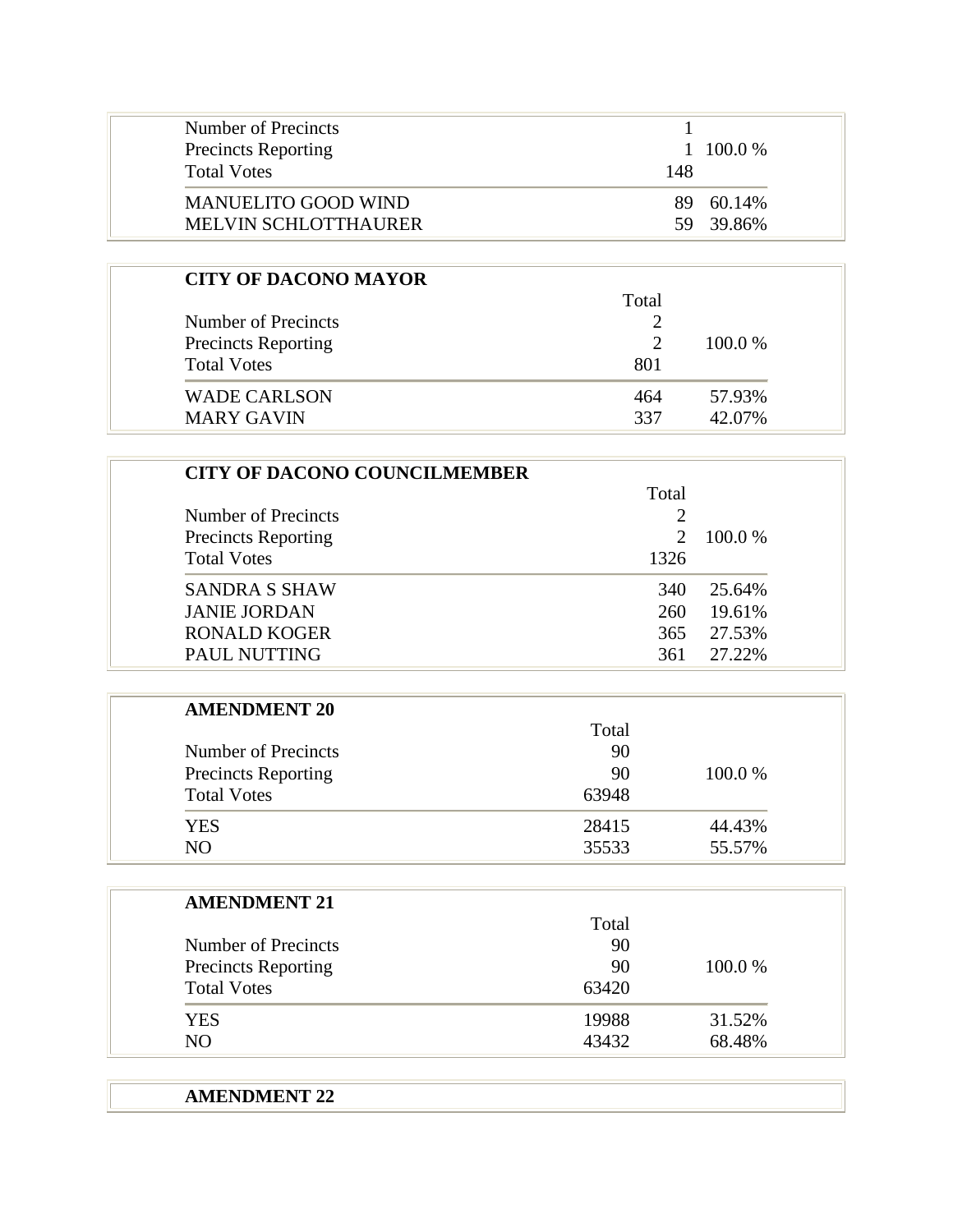|                            | Total |         |
|----------------------------|-------|---------|
| Number of Precincts        | 90    |         |
| <b>Precincts Reporting</b> | 90    | 100.0 % |
| <b>Total Votes</b>         | 64027 |         |
| <b>YES</b>                 | 39790 | 62.15%  |
| NO                         | 24237 | 37.85%  |

| Total<br>90 |         |
|-------------|---------|
|             |         |
|             |         |
| 90          | 100.0 % |
| 63049       |         |
| 30238       | 47.96%  |
| 32811       | 52.04%  |
|             |         |

| Total |         |
|-------|---------|
| 90    |         |
| 90    | 100.0 % |
| 63825 |         |
| 13656 | 21.40%  |
| 50169 | 78.60%  |
|       |         |

| <b>AMENDMENT 25</b>        |       |         |
|----------------------------|-------|---------|
|                            | Total |         |
| Number of Precincts        | 90    |         |
| <b>Precincts Reporting</b> | 90    | 100.0 % |
| <b>Total Votes</b>         | 63165 |         |
| <b>YES</b>                 | 27336 | 43.28%  |
| N <sub>O</sub>             | 35829 | 56.72%  |

| <b>REFERENDUM A</b>        |       |         |
|----------------------------|-------|---------|
|                            | Total |         |
| <b>Number of Precincts</b> | 90    |         |
| <b>Precincts Reporting</b> | 90    | 100.0 % |
| <b>Total Votes</b>         | 58204 |         |
| <b>YES</b>                 | 29150 | 50.08%  |
| N <sub>O</sub>             | 29054 | 49.92%  |

## **REFERENDUM B**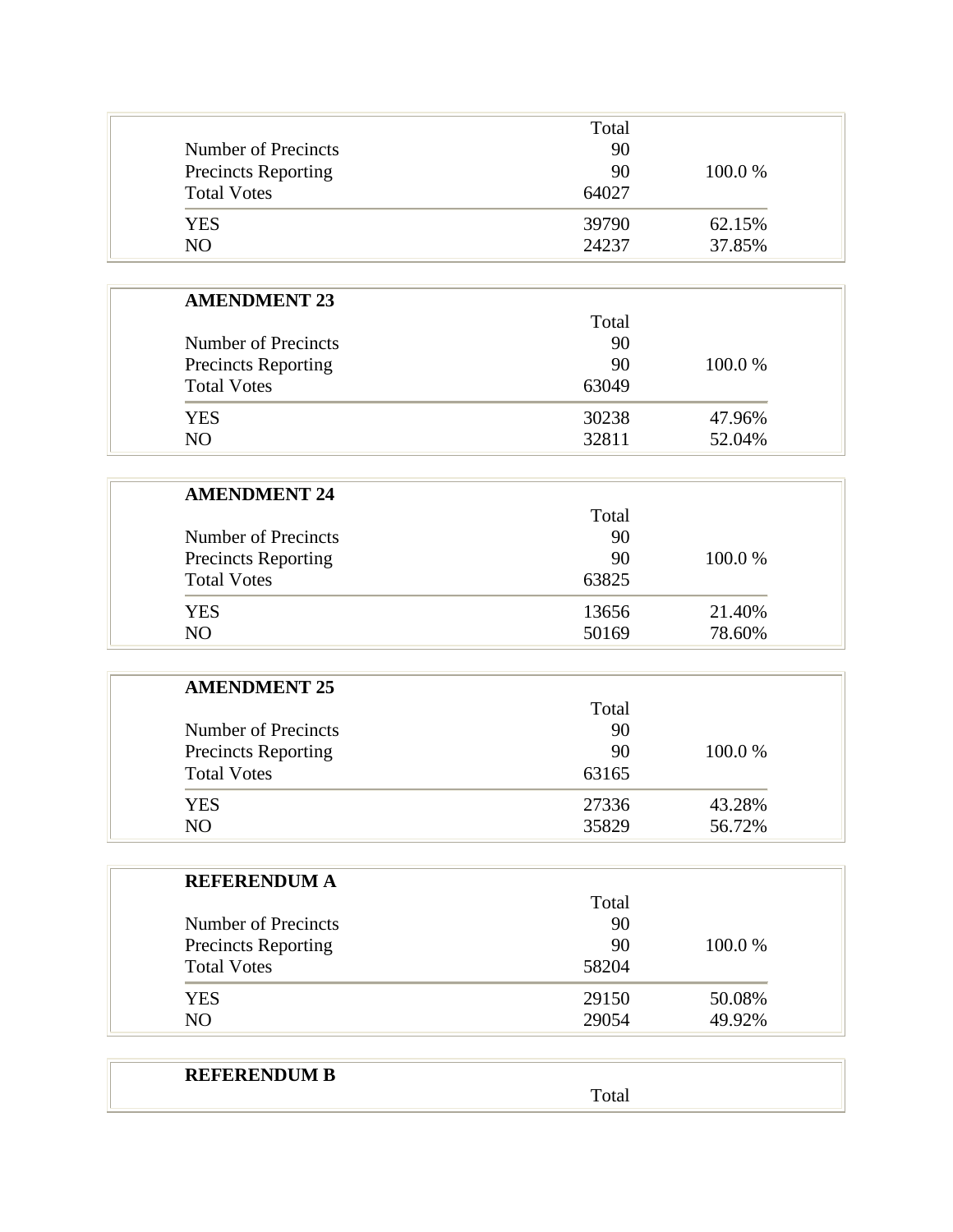| Number of Precincts<br><b>Precincts Reporting</b><br><b>Total Votes</b> | 90<br>90<br>54201 | 100.0 % |
|-------------------------------------------------------------------------|-------------------|---------|
| <b>YES</b>                                                              | 29189             | 53.85%  |
| NΟ                                                                      | 25012             | 46.15%  |

| <b>REFERENDUM C</b>        |       |         |
|----------------------------|-------|---------|
|                            | Total |         |
| Number of Precincts        | 90    |         |
| <b>Precincts Reporting</b> | 90    | 100.0 % |
| <b>Total Votes</b>         | 55787 |         |
| <b>YES</b>                 | 22739 | 40.76%  |
| N()                        | 33048 | 59.24%  |

| <b>REFERENDUM D</b>        |       |         |
|----------------------------|-------|---------|
|                            | Total |         |
| Number of Precincts        | 90    |         |
| <b>Precincts Reporting</b> | 90    | 100.0 % |
| <b>Total Votes</b>         | 56786 |         |
| <b>YES</b>                 | 37284 | 65.66%  |
| NO.                        | 19502 | 34.34%  |

| <b>REFERENDUM E</b>        |       |         |
|----------------------------|-------|---------|
|                            | Total |         |
| Number of Precincts        | 90    |         |
| <b>Precincts Reporting</b> | 90    | 100.0 % |
| <b>Total Votes</b>         | 61591 |         |
| YES.                       | 32637 | 52.99%  |
| N <sub>O</sub>             | 28954 | 47.01%  |

| <b>REFERENDUM F</b>        |       |         |
|----------------------------|-------|---------|
|                            | Total |         |
| Number of Precincts        | 90    |         |
| <b>Precincts Reporting</b> | 90    | 100.0 % |
| <b>Total Votes</b>         | 60055 |         |
| <b>YES</b>                 | 22371 | 37.25%  |
| NO <sub>1</sub>            | 37684 | 62.75%  |

| <b>WELD COUNTY 1A</b> |       |  |
|-----------------------|-------|--|
|                       | Total |  |
| Number of Precincts   | 90    |  |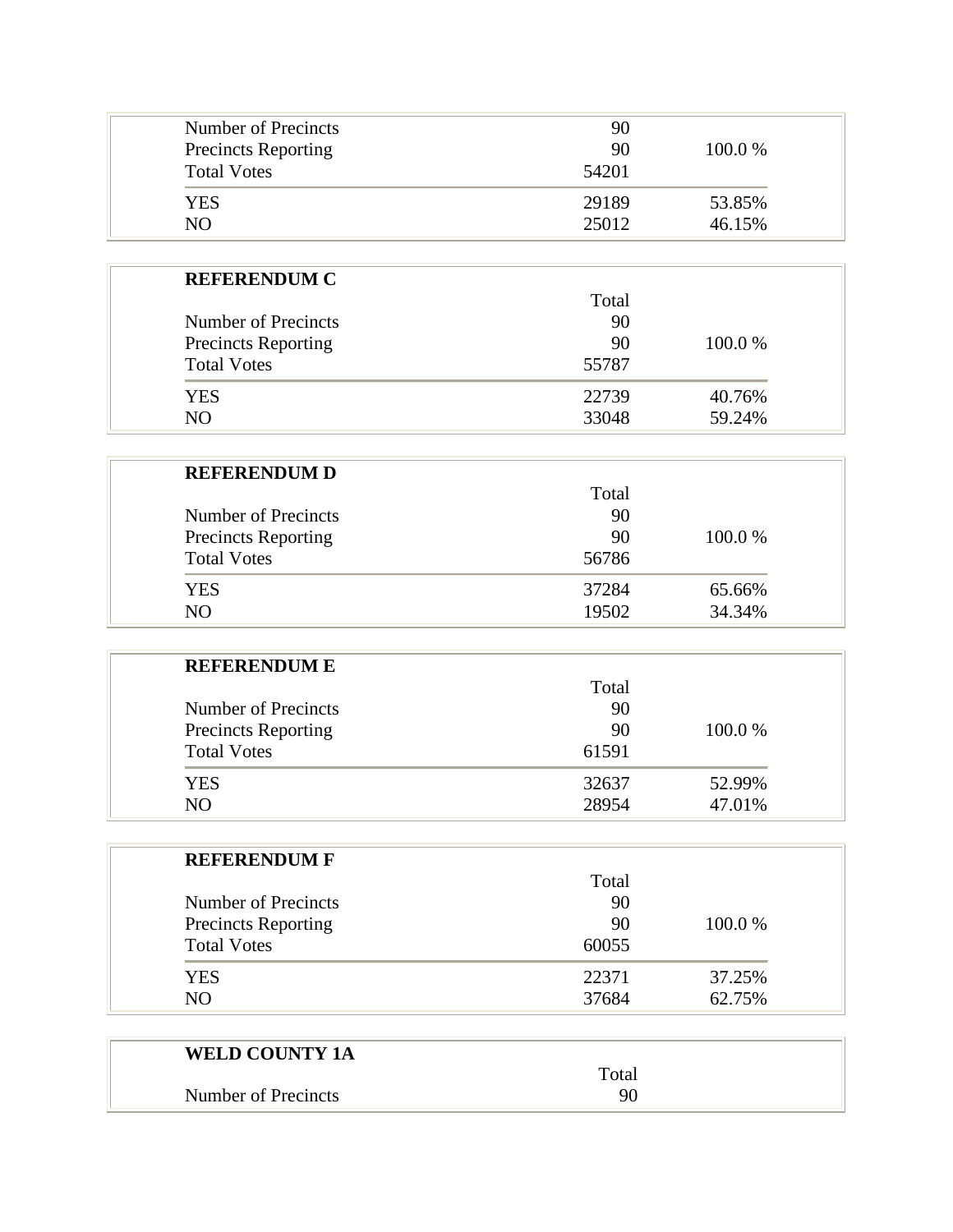| <b>Precincts Reporting</b><br><b>Total Votes</b> | 90<br>61227 | 100.0% |
|--------------------------------------------------|-------------|--------|
| YES                                              | 20611       | 33.66% |
| NΟ                                               | 40616       | 66.34% |

| <b>CITY OF BRIGHTON 2A</b> | Total          |         |
|----------------------------|----------------|---------|
| Number of Precincts        |                |         |
| <b>Precincts Reporting</b> | $\overline{c}$ | 100.0 % |
| <b>Total Votes</b>         | 69             |         |
| YES                        | 51             | 73.91%  |
| NO                         | 18             | 26.09%  |

| <b>CITY OF EVANS 2A</b>    |       |         |
|----------------------------|-------|---------|
|                            | Total |         |
| Number of Precincts        |       |         |
| <b>Precincts Reporting</b> | 5     | 100.0 % |
| <b>Total Votes</b>         | 2461  |         |
| <b>YES</b>                 | 986   | 40.07%  |
| N <sub>O</sub>             | 1475  | 59.93%  |

| <b>CITY OF GREELEY 2A</b>  |       |         |
|----------------------------|-------|---------|
|                            | Total |         |
| Number of Precincts        | 42    |         |
| <b>Precincts Reporting</b> | 42    | 100.0 % |
| <b>Total Votes</b>         | 25450 |         |
| <b>YES</b>                 | 9488  | 37.28%  |
| NO.                        | 15962 | 62.72%  |

| <b>CITY OF GREELEY 2B</b>  |       |         |
|----------------------------|-------|---------|
|                            | Total |         |
| Number of Precincts        | 42    |         |
| <b>Precincts Reporting</b> | 42    | 100.0 % |
| <b>Total Votes</b>         | 23990 |         |
| <b>YES</b>                 | 18326 | 76.39%  |
| NO.                        | 5664  | 23.61%  |

| <b>CITY OF GREELEY 2C</b>  |       |        |
|----------------------------|-------|--------|
|                            | Total |        |
| Number of Precincts        |       |        |
| <b>Precincts Reporting</b> |       | 100.0% |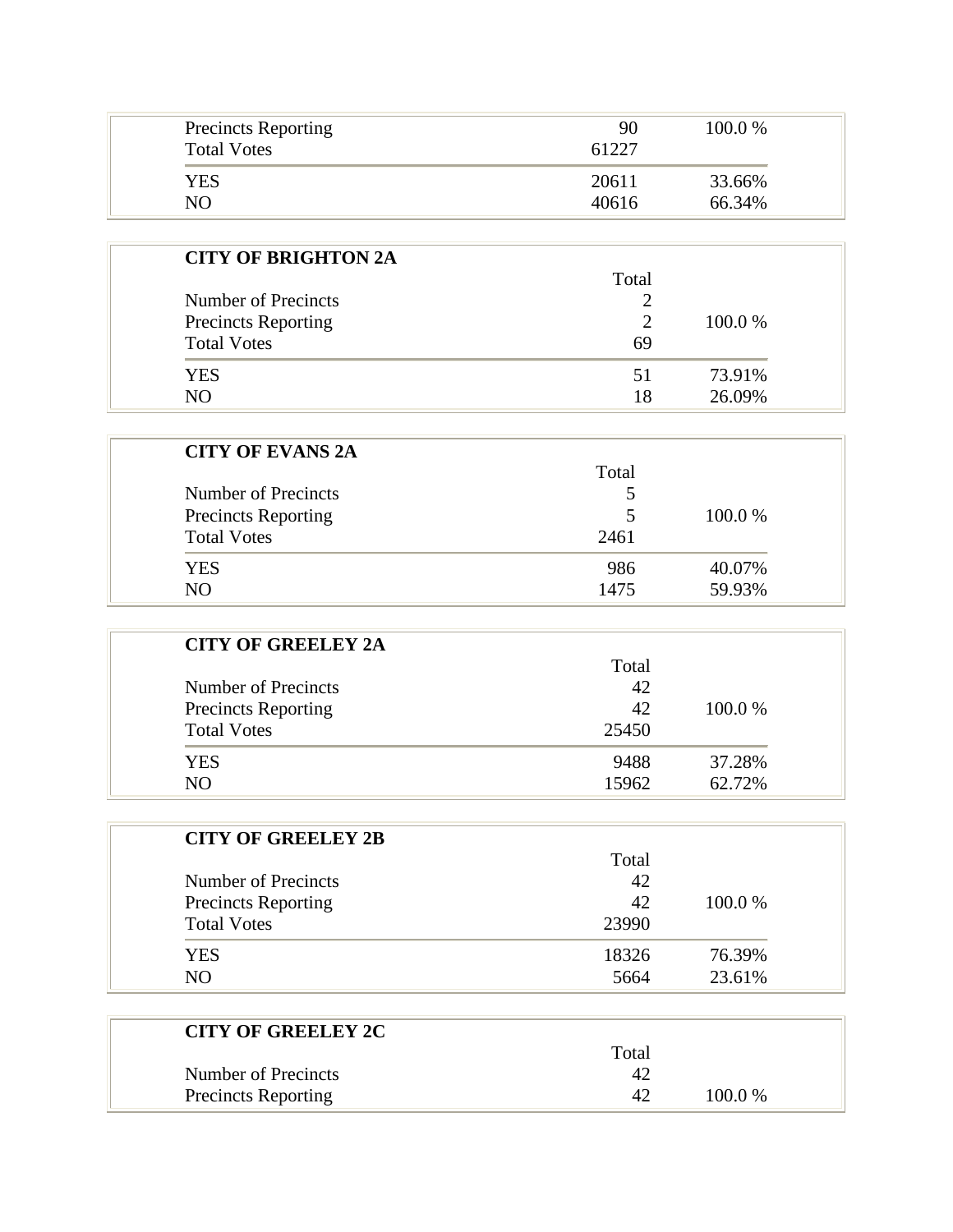| <b>Total Votes</b> | 24956           |
|--------------------|-----------------|
| YES                | 60.29%<br>15046 |
| NO                 | 9910<br>39.71%  |

| <b>TOWN OF HUDSON 2A</b>   |       |         |
|----------------------------|-------|---------|
|                            | Total |         |
| Number of Precincts        |       |         |
| <b>Precincts Reporting</b> |       | 100.0 % |
| <b>Total Votes</b>         | 376   |         |
| <b>YES</b>                 | 123   | 32.71%  |
| N <sub>O</sub>             | 253   | 67.29%  |

| <b>TOWN OF JOHNSTOWN 2A</b> |       |         |
|-----------------------------|-------|---------|
|                             | Total |         |
| Number of Precincts         |       |         |
| <b>Precincts Reporting</b>  |       | 100.0 % |
| <b>Total Votes</b>          | 1523  |         |
| <b>YES</b>                  | 1020  | 66.97%  |
| NO.                         | 503   | 33.03%  |

| <b>CITY OF LONGMONT 2A</b> |       |         |
|----------------------------|-------|---------|
|                            | Total |         |
| Number of Precincts        |       |         |
| <b>Precincts Reporting</b> |       | 100.0 % |
| <b>Total Votes</b>         | 5     |         |
| YES                        | 2     | 60.00%  |
| N <sub>O</sub>             |       | 40.00%  |

| <b>CITY OF LONGMONT 2B</b> |       |          |
|----------------------------|-------|----------|
|                            | Total |          |
| Number of Precincts        |       |          |
| <b>Precincts Reporting</b> |       | 100.0 %  |
| <b>Total Votes</b>         |       |          |
| <b>YES</b>                 |       | $0.00\%$ |
| NΩ                         |       | 100.00%  |

| <b>CITY OF LONGMONT 2A</b> |       |           |
|----------------------------|-------|-----------|
|                            | Total |           |
| Number of Precincts        |       |           |
| <b>Precincts Reporting</b> |       | $100.0\%$ |
| <b>Total Votes</b>         |       |           |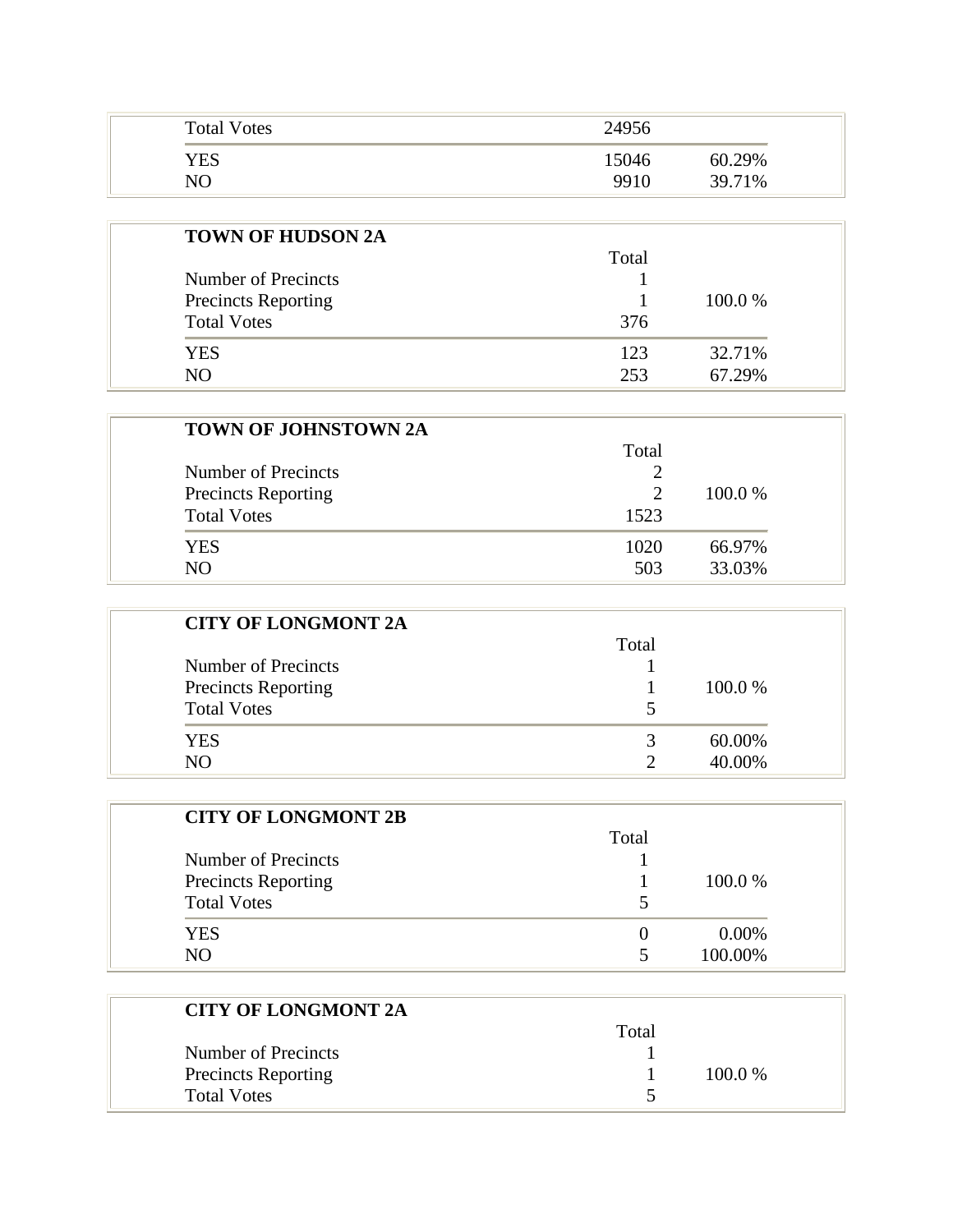| $W_{f}$ |
|---------|
|         |

| <b>TOWN OF MILLIKEN 2A</b> |       |         |  |
|----------------------------|-------|---------|--|
|                            | Total |         |  |
| Number of Precincts        |       |         |  |
| <b>Precincts Reporting</b> | 2     | 100.0 % |  |
| <b>Total Votes</b>         | 754   |         |  |
| <b>YES</b>                 | 369   | 48.94%  |  |
| N <sub>O</sub>             | 385   | 51.06%  |  |

| <b>CITY OF FORT LUPTON 2A</b> |       |         |
|-------------------------------|-------|---------|
|                               | Total |         |
| Number of Precincts           |       |         |
| <b>Precincts Reporting</b>    | 3     | 100.0 % |
| <b>Total Votes</b>            | 1795  |         |
| YES.                          | 1280  | 71.31%  |
| NΟ                            | 515   | 28.69%  |

| <b>TOWN OF BERTHOUD 200</b> |       |          |
|-----------------------------|-------|----------|
|                             | Total |          |
| Number of Precincts         |       |          |
| <b>Precincts Reporting</b>  |       | 100.0 %  |
| <b>Total Votes</b>          | 4     |          |
| <b>YES</b>                  | 0     | $0.00\%$ |
| N <sub>O</sub>              | Δ     | 100.00%  |

| <b>THOMPSON SCHOOL DIST R2J 3A</b> |       |         |
|------------------------------------|-------|---------|
|                                    | Total |         |
| Number of Precincts                |       |         |
| <b>Precincts Reporting</b>         |       | 100.0 % |
| <b>Total Votes</b>                 | 212   |         |
| YES                                | 142   | 66.98%  |
| NΟ                                 | 70    | 33.02%  |

| <b>PRAIRIE SCHOOL DIST RE-11J 3A</b> |       |           |
|--------------------------------------|-------|-----------|
|                                      | Total |           |
| Number of Precincts                  |       |           |
| <b>Precincts Reporting</b>           |       | $100.0\%$ |
| <b>Total Votes</b>                   | 261   |           |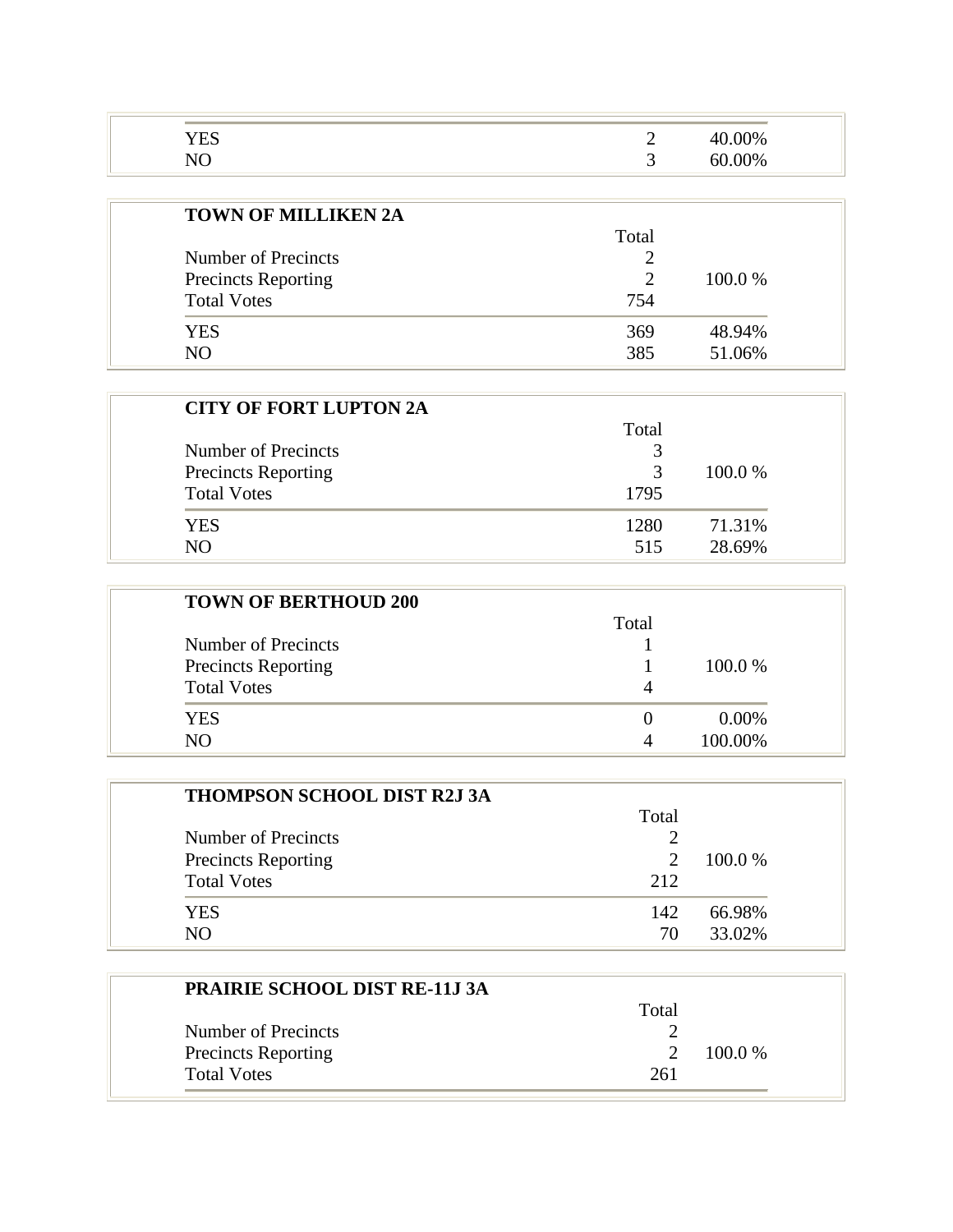| $  -$  | $\sim$            | 51% |
|--------|-------------------|-----|
| $\tau$ | $\Omega$<br>1 J J | 49% |

| <b>BRIGHTON SCHOOL DIST 27J 3A</b> |                             |         |
|------------------------------------|-----------------------------|---------|
|                                    | Total                       |         |
| Number of Precincts                |                             |         |
| <b>Precincts Reporting</b>         | $\mathcal{D}_{\mathcal{L}}$ | 100.0 % |
| <b>Total Votes</b>                 | 261                         |         |
| YES                                | 124                         | 47.51%  |
| NΩ                                 | 137                         | 52.49%  |

| <b>BRIGHTON SCHOOL DIST 27J 3B</b> |       |         |
|------------------------------------|-------|---------|
|                                    | Total |         |
| Number of Precincts                |       |         |
| <b>Precincts Reporting</b>         |       | 100.0 % |
| <b>Total Votes</b>                 | 262   |         |
| YES.                               | 113   | 43.13%  |
| NΟ                                 | 149   | 56.87%  |

| <b>AULT FIRE DISTRICT 5A</b> |       |         |
|------------------------------|-------|---------|
|                              | Total |         |
| Number of Precincts          | 6     |         |
| <b>Precincts Reporting</b>   | 6     | 100.0 % |
| <b>Total Votes</b>           | 1286  |         |
| YES                          | 715   | 55.60%  |
| NΟ                           | 571   | 44.40%  |

| <b>BERTHOUD FIRE DISTRICT 4A</b> |                       |         |
|----------------------------------|-----------------------|---------|
|                                  | Total                 |         |
| Number of Precincts              |                       |         |
| <b>Precincts Reporting</b>       | $\mathcal{D}_{\cdot}$ | 100.0 % |
| <b>Total Votes</b>               | 419                   |         |
| YES.                             | 259                   | 61.81%  |
| NΩ                               | 160                   | 38.19%  |

| <b>BERTHOUD FIRE DISTRICT 4B</b> |       |         |  |
|----------------------------------|-------|---------|--|
|                                  | Total |         |  |
| Number of Precincts              |       |         |  |
| <b>Precincts Reporting</b>       |       | 100.0 % |  |
| <b>Total Votes</b>               | 412   |         |  |
| YES                              | 202   | 49.03%  |  |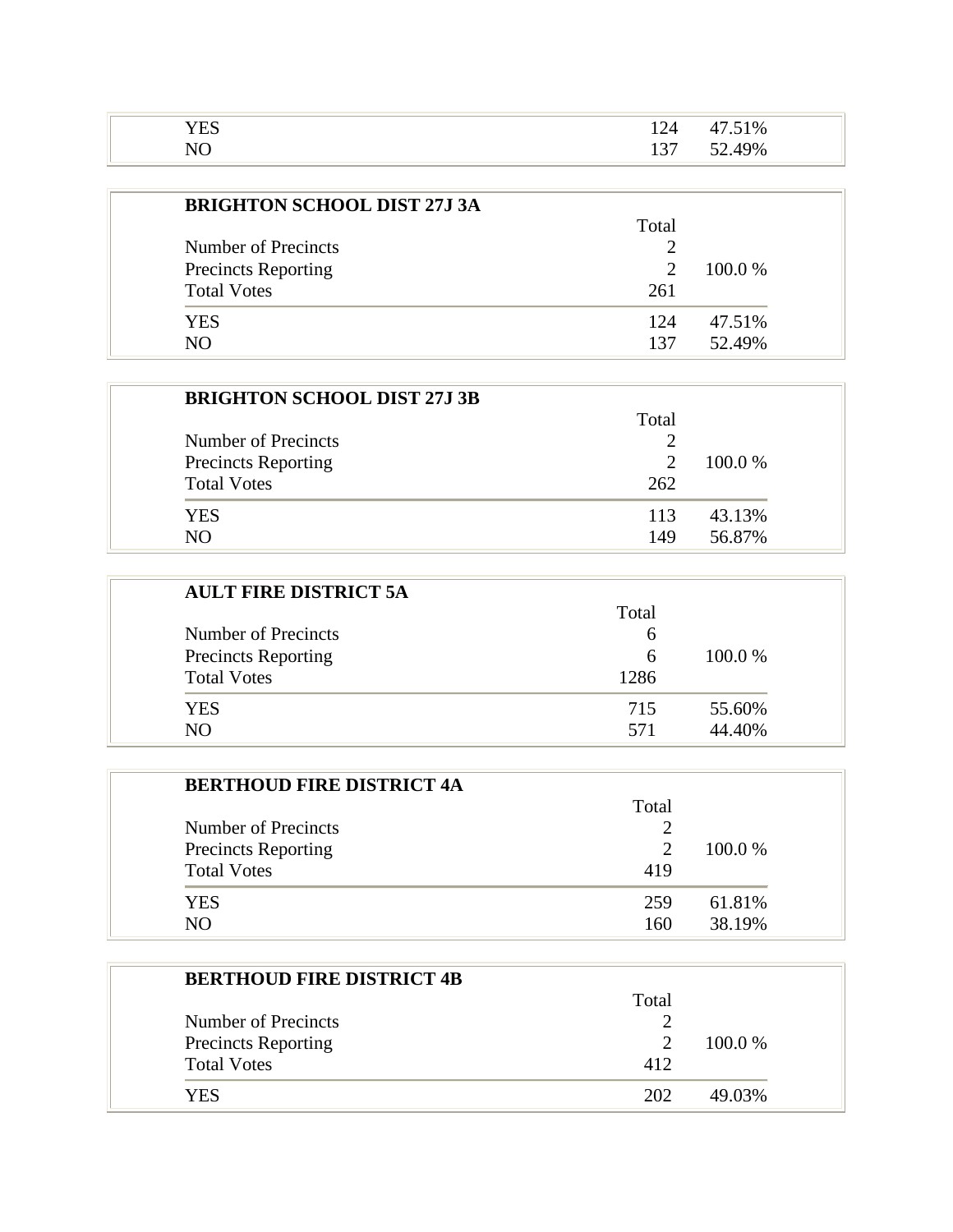| ' U. |  |
|------|--|

| <b>BERTHOUD FIRE DISTRICT 4C</b> |                             |         |
|----------------------------------|-----------------------------|---------|
|                                  | Total                       |         |
| Number of Precincts              |                             |         |
| <b>Precincts Reporting</b>       | $\mathcal{D}_{\mathcal{L}}$ | 100.0 % |
| <b>Total Votes</b>               | 410                         |         |
| YES                              | 260                         | 63.41%  |
| NΩ                               | 150                         | 36.59%  |

| <b>EATON FIRE DISTRICT 5A</b> |       |         |
|-------------------------------|-------|---------|
|                               | Total |         |
| Number of Precincts           |       |         |
| <b>Precincts Reporting</b>    |       | 100.0 % |
| <b>Total Votes</b>            | 2245  |         |
| <b>YES</b>                    | 1451  | 64.63%  |
| N()                           | 794   | 35.37%  |

| <b>CARBON VALLEY PRK &amp; REC 5A</b> |       |         |
|---------------------------------------|-------|---------|
|                                       | Total |         |
| Number of Precincts                   |       |         |
| <b>Precincts Reporting</b>            |       | 100.0 % |
| <b>Total Votes</b>                    | 2979  |         |
| YES                                   | 1202  | 40.35%  |
| NΩ                                    | 1777  | 59.65%  |

| <b>TRI-AREA SANITATION DISTRICT 5A</b> |       |         |
|----------------------------------------|-------|---------|
|                                        | Total |         |
| Number of Precincts                    | 3     |         |
| <b>Precincts Reporting</b>             | 3     | 100.0 % |
| <b>Total Votes</b>                     | 1203  |         |
| <b>YES</b>                             | 546   | 45.39%  |
| N()                                    | 657   | 54.61%  |

| <b>TRI-AREA SANITATION DISTRICT 5B</b> |       |        |
|----------------------------------------|-------|--------|
|                                        | Total |        |
| Number of Precincts                    |       |        |
| <b>Precincts Reporting</b>             | 3     | 100.0% |
| <b>Total Votes</b>                     | 1186  |        |
| <b>YES</b>                             | 385   | 32.46% |
| NO                                     | 801   | 67.54% |